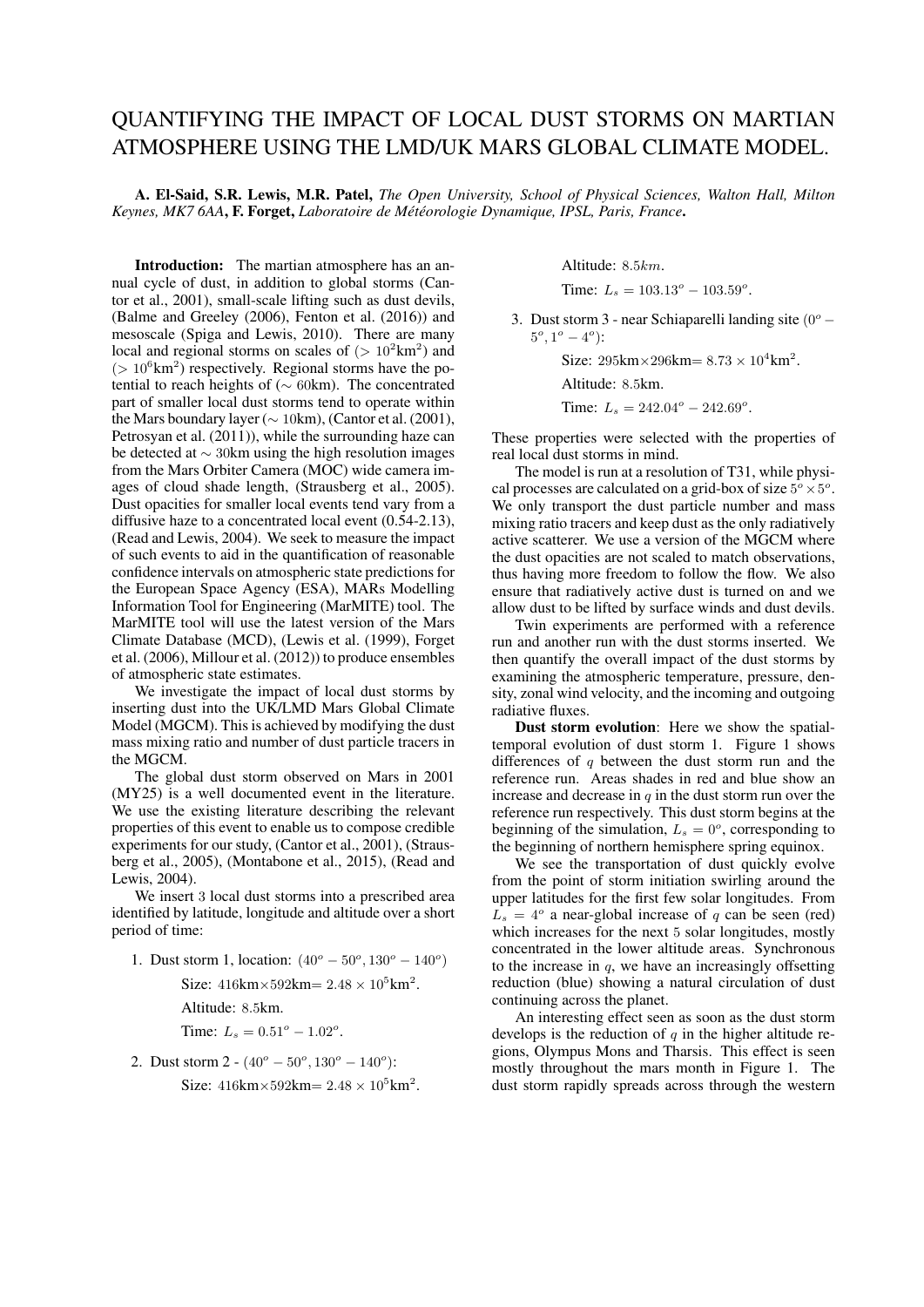

Figure 1: Dust storm 1. Time series of the difference in dust mass mixing ratios ( $q = q_{ds} - q_{rr}$ ) with latitude and longitude at the lowest model level. The Martian topography is shown in black contour lines from the Mars Orbiter Laser Altimeter (MOLA). The top left plot starts at  $L<sub>s</sub> = 1$  and the temporal progression goes from left to right.

longitudes nearing the central longitudes in the northern hemisphere. The topography plays the role of initially keeping it in the lower altitudes until enough dust lifting has occurred. Figure 2 shows that the simulated runs are not too dissimilar from Mars year 28, while bearing in mind the first half of Mars year 28 was not well observed. The lead-time of the dust storms effects vary. Figure 2(a) shows an increase of dust optical depth across a larger cross-section of latitudes, in comparison to Figure 2(b), for example there is an optical depth haze of about 0.8 extended nearly to the southern ice cap in the first 10 solar longitudes. The second and third dust storms at  $L_s = 103^\circ$  and  $L_s = 242^\circ$  in Figure 2(a) show small spikes in optical depth at approximately  $L_s = 120^\circ$ and  $L_s = 252^\circ$  respectively, while also the surrounding lesser haze spreads to more latitudes than in the reference run. The peak optical depth of the dust storm run (Figure  $2(a)$ ) is twice as large as the reference run(Figure 2(b)).

We now show the impact of the local dust storms on atmospheric model variables.

Long term local dust storm impact: Here we show the results obtained from examining the temperature and radiative fluxes. In Figure 3 we see the impact of the dust storms on the atmospheric temperature in lowest 5m of the atmosphere. The effects of the dust storms on the temperature are quite minimal. The largest effects are seen about 2 months after the final dust storm. These



Figure 2: Zonally averaged, temporally averaged over  $L_s =$ 10°, plot of dust optical depth with latitude against solar longitude. The yellow dots are the latitude points where the storms were inserted. Plot (a) shows the MGCM run where the dust storms were inserted. Plot (b) shows the reference run with no dust storms inserted. Plot (c) shows Mars year 24 obtained from TES observations.



Figure 3: Zonally averaged, temporally averaged over  $L<sub>s</sub>$  = 10°, plot of atmospheric temperature (5m altitude) differences  $(T = T_{ds} - T_{rr})$  with latitude and solar longitude. The yellow dots are the points of latitudes at which the dust storms began.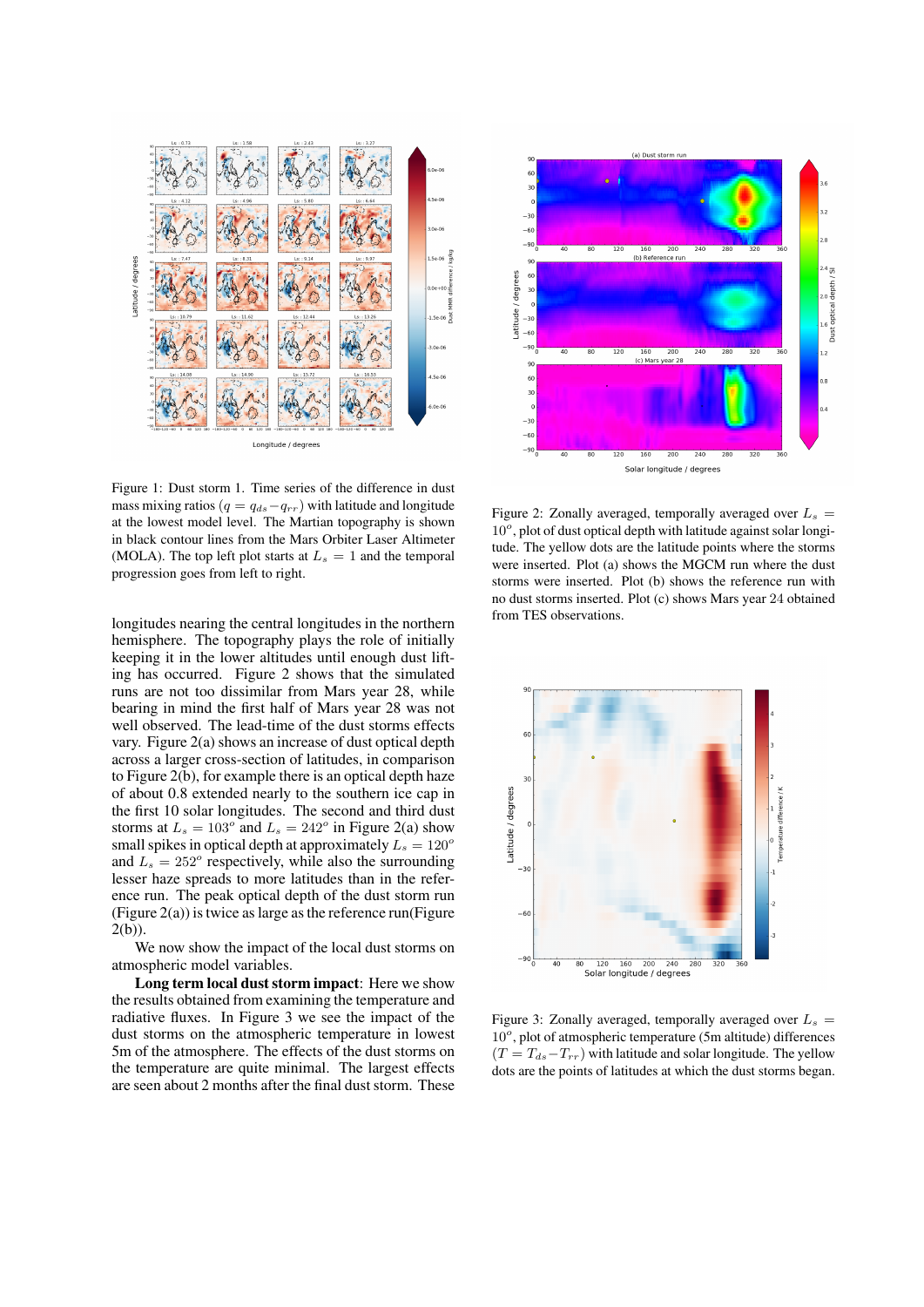effects coincide with the large optical depth (shown in Figure 2) which occur later in the year. The bigger effect seen between  $L_s = 300^\circ - 330^\circ$  may be due to an accumulation of dust from the three inserted dust storms, but it is certainly not as a direct result.

The overall long-term impact caused by the dust storms on the temperature is in the range of  $9K$ , which is a considerable amount (3−5%), considering the average temperature is approximately  $170 - 300K$  on Mars.



Figure 4: Zonally averaged, temporally averaged over  $L_s$  = 10<sup>o</sup>, plot of surface radiative flux differences ( $\phi = \phi_{ds} - \phi_{rr}$ ) with latitude and solar longitude. The surface radiative fluxes are broken down into long wave (infrared) radiation (a) incoming and (b) outgoing, and short wave (visible light) radiation (c) incoming and (d) outgoing with respect to Mars? surface.

In Figure 4 we see abrupt changes in two time periods for the incoming radiative fluxes (SW and LW). The first change radiative fluxes can be seen just after the second dust storm at  $L_s = 135^\circ$ . The second more obvious change is seen around  $L_s = 300 - 360^\circ$  a few months after the final dust storm is inserted. This effect coincides with the high optical depth seen in Figure 5 between  $L_s = 280 - 340^{\circ}$ .

The effects on outgoing SW and LW radiative fluxes as shown in Figure 4 are quite minimal in comparison to the incoming SW and LW radiative fluxes. However we can still see in the outgoing LW plot, Figure 4(b), that in the same region of high dust optical depth in Figure 2 at approximately  $L_s = 320^\circ$  onwards, there is a small change.

Short term local dust storm impact: Taking a closer look at the more immediate impact of dust storm 3 over a shorter time-period, the change in temperature is almost instantly visible.



Figure 5: Zonally averaged, temporally averaged over  $L<sub>s</sub>$  = 3°, plot of atmospheric temperature (5m altitude) differences  $(T = T_{ds} - T_{rr})$  with latitude and solar longitude. The yellow dot shows the beginning of dust storm 3.

Figure 5 shows immediate effect upon dust storm insertion, with an impact range of  $\sim$  3K over latitudes (20S - 20N). The average temperature in this region in the absence of the dust storm is 169K, so the immediate impact is just under 2%.

Summary: The first dust storm doesn't have the same effect as the second and third dust storms, mainly due to the time of year. Dust storms have frequently been observed in the second half of the Mars year when the advective properties are more pronounced such as the Hadley cell, (Montabone et al., 2015).

The short term immediate impact of dust storm 3 on the atmospheric temperature in the lower altitudes, 5m off the ground, is just under 2%. The longer-term effects are as a result of the accumulation of the 3 dust storms, which as we see in Figure 2, raises the peak optical depth of the dust storm run to be over double to that of the reference run in Figure 2(b). The overall radiative effect of local dust storms is minimal in general, however as one would expect, there is a visible difference in the temperature and radiative fluxes as a result of the storms.

Future work: Investigating heat rates with the distribution of varying dust particle sizes would be a good next step. Relating the temperature changes to the dust particle distribution would further explain in more detail what we are seeing here. Preliminary results have been obtained for dust distributions in the vertical, however shorter time windows are needed to determine the shortterm effects more clearly. Analysing the third dust storm using the LMD Mesoscale model would further explain some of the smaller scale behaviour.